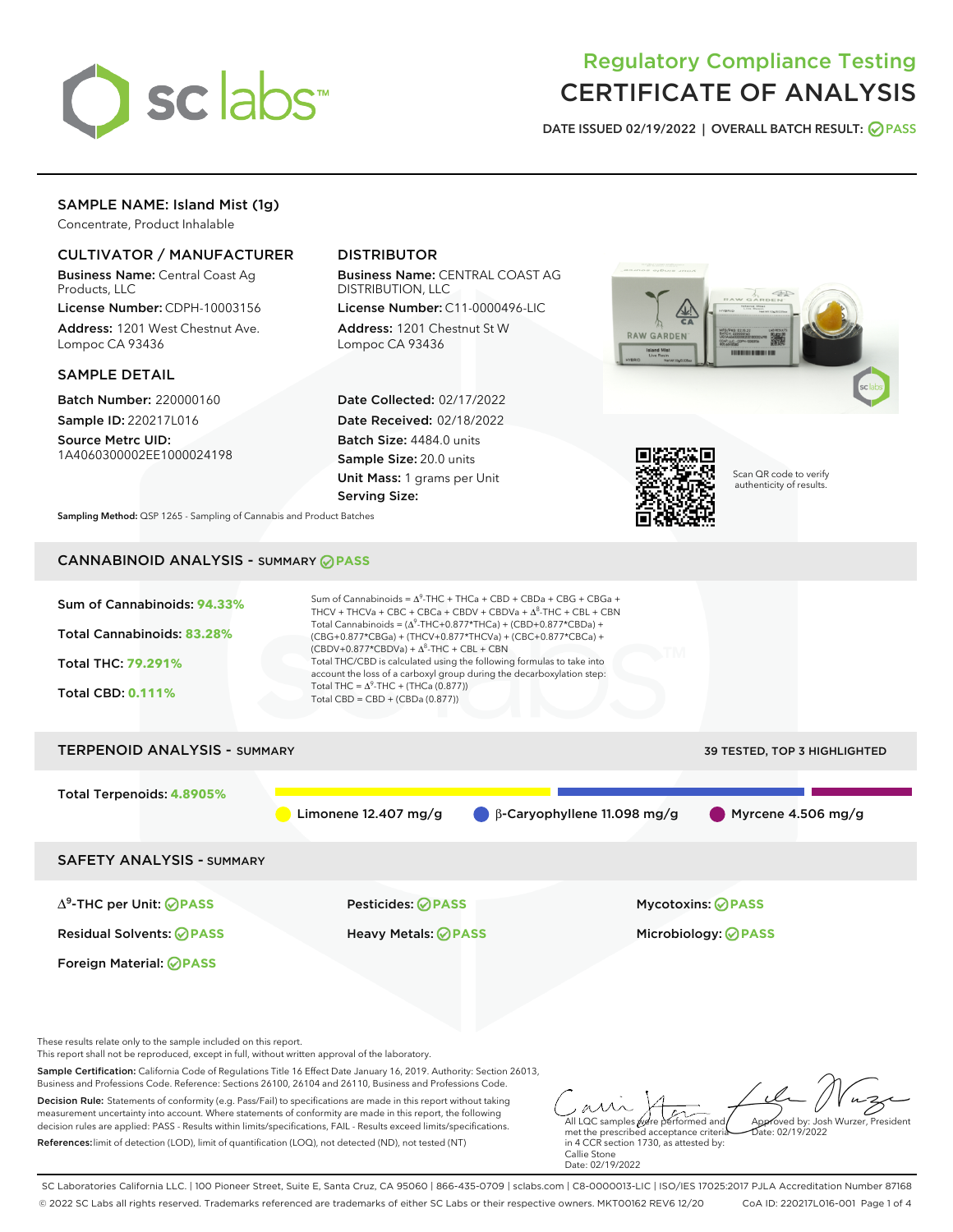



ISLAND MIST (1G) | DATE ISSUED 02/19/2022 | OVERALL BATCH RESULT: @ PASS

#### CANNABINOID TEST RESULTS - 02/18/2022 2 PASS

Tested by high-performance liquid chromatography with diode-array detection (HPLC-DAD). **Method:** QSP 1157 - Analysis of Cannabinoids by HPLC-DAD

#### TOTAL CANNABINOIDS: **83.28%**

Total Cannabinoids (Total THC) + (Total CBD) + (Total CBG) + (Total THCV) + (Total CBC) +  $(Total CBDV) +  $\Delta^8$ -THC + CBL + CBN$ 

TOTAL THC: **79.291%** Total THC (Δ<sup>9</sup>-THC+0.877\*THCa)

TOTAL CBD: **0.111%**

Total CBD (CBD+0.877\*CBDa)

TOTAL CBG: 2.49% Total CBG (CBG+0.877\*CBGa)

TOTAL THCV: 0.58% Total THCV (THCV+0.877\*THCVa)

TOTAL CBC: 0.81% Total CBC (CBC+0.877\*CBCa)

TOTAL CBDV: ND Total CBDV (CBDV+0.877\*CBDVa)

| <b>COMPOUND</b>  | LOD/LOQ<br>(mg/g)          | <b>MEASUREMENT</b><br><b>UNCERTAINTY</b><br>(mg/g) | <b>RESULT</b><br>(mg/g) | <b>RESULT</b><br>(%) |
|------------------|----------------------------|----------------------------------------------------|-------------------------|----------------------|
| <b>THCa</b>      | 0.05/0.14                  | ±17.148                                            | 857.38                  | 85.738               |
| $\Lambda^9$ -THC | 0.06 / 0.26                | ±1.099                                             | 40.99                   | 4.099                |
| <b>CBGa</b>      | 0.1 / 0.2                  | ±1.00                                              | 24.7                    | 2.47                 |
| <b>CBCa</b>      | 0.07 / 0.28                | ±0.305                                             | 8.00                    | 0.800                |
| <b>THCVa</b>     | 0.07 / 0.20                | ±0.245                                             | 6.61                    | 0.661                |
| <b>CBG</b>       | 0.06/0.19                  | ±0.100                                             | 3.27                    | 0.327                |
| <b>CBDa</b>      | 0.02/0.19                  | ±0.029                                             | 1.26                    | 0.126                |
| <b>CBC</b>       | 0.2 / 0.5                  | $\pm 0.03$                                         | 1.1                     | 0.11                 |
| $\Lambda^8$ -THC | 0.1 / 0.4                  | N/A                                                | <b>ND</b>               | <b>ND</b>            |
| <b>THCV</b>      | 0.1 / 0.2                  | N/A                                                | <b>ND</b>               | <b>ND</b>            |
| <b>CBD</b>       | 0.07/0.29                  | N/A                                                | <b>ND</b>               | <b>ND</b>            |
| <b>CBDV</b>      | 0.04 / 0.15                | N/A                                                | <b>ND</b>               | <b>ND</b>            |
| <b>CBDVa</b>     | 0.03 / 0.53                | N/A                                                | <b>ND</b>               | <b>ND</b>            |
| <b>CBL</b>       | 0.06 / 0.24                | N/A                                                | <b>ND</b>               | <b>ND</b>            |
| <b>CBN</b>       | 0.1/0.3                    | N/A                                                | <b>ND</b>               | <b>ND</b>            |
|                  | <b>SUM OF CANNABINOIDS</b> |                                                    | 943.3 mg/g              | 94.33%               |

#### **UNIT MASS: 1 grams per Unit**

| $\Delta^9$ -THC per Unit              | 1100 per-package limit | 40.99 mg/unit  | <b>PASS</b> |
|---------------------------------------|------------------------|----------------|-------------|
| <b>Total THC per Unit</b>             |                        | 792.91 mg/unit |             |
| <b>CBD</b> per Unit                   |                        | <b>ND</b>      |             |
| <b>Total CBD per Unit</b>             |                        | $1.11$ mg/unit |             |
| Sum of Cannabinoids<br>per Unit       |                        | 943.3 mg/unit  |             |
| <b>Total Cannabinoids</b><br>per Unit |                        | 832.8 mg/unit  |             |

| <b>COMPOUND</b>        | LOD/LOQ<br>(mg/g) | <b>MEASUREMENT</b><br>UNCERTAINTY<br>(mg/g) | <b>RESULT</b><br>(mg/g)                         | <b>RESULT</b><br>(%) |
|------------------------|-------------------|---------------------------------------------|-------------------------------------------------|----------------------|
| Limonene               | 0.005 / 0.016     | ±0.1377                                     | 12.407                                          | 1.2407               |
| β-Caryophyllene        | 0.004 / 0.012     | ±0.3074                                     | 11.098                                          | 1.1098               |
| <b>Myrcene</b>         | 0.008 / 0.025     | ±0.0451                                     | 4.506                                           | 0.4506               |
| $\alpha$ -Humulene     | 0.009/0.029       | ±0.0830                                     | 3.320                                           | 0.3320               |
| Terpinolene            | 0.008 / 0.026     | ±0.0461                                     | 2.897                                           | 0.2897               |
| $\alpha$ -Bisabolol    | 0.008 / 0.026     | ±0.0765                                     | 1.843                                           | 0.1843               |
| Linalool               | 0.009 / 0.032     | ±0.0483                                     | 1.632                                           | 0.1632               |
| $\beta$ -Pinene        | 0.004 / 0.014     | ±0.0142                                     | 1.590                                           | 0.1590               |
| Guaiol                 | 0.009 / 0.030     | ±0.0582                                     | 1.587                                           | 0.1587               |
| Fenchol                | 0.010 / 0.034     | ±0.0389                                     | 1.293                                           | 0.1293               |
| Terpineol              | 0.009 / 0.031     | ±0.0605                                     | 1.266                                           | 0.1266               |
| trans-β-Farnesene      | 0.008 / 0.025     | ±0.0333                                     | 1.205                                           | 0.1205               |
| $\alpha$ -Pinene       | 0.005 / 0.017     | ±0.0071                                     | 1.063                                           | 0.1063               |
| <b>B-Ocimene</b>       | 0.006 / 0.020     | ±0.0214                                     | 0.854                                           | 0.0854               |
| Nerolidol              | 0.006 / 0.019     | ±0.0330                                     | 0.674                                           | 0.0674               |
| Caryophyllene<br>Oxide | 0.010 / 0.033     | ±0.0214                                     | 0.598                                           | 0.0598               |
| <b>Borneol</b>         | 0.005 / 0.016     | ±0.0095                                     | 0.292                                           | 0.0292               |
| Camphene               | 0.005 / 0.015     | ±0.0017                                     | 0.188                                           | 0.0188               |
| Fenchone               | 0.009 / 0.028     | ±0.0039                                     | 0.172                                           | 0.0172               |
| Valencene              | 0.009 / 0.030     | ±0.0065                                     | 0.122                                           | 0.0122               |
| $\alpha$ -Phellandrene | 0.006 / 0.020     | ±0.0010                                     | 0.091                                           | 0.0091               |
| $\Delta^3$ -Carene     | 0.005 / 0.018     | ±0.0008                                     | 0.071                                           | 0.0071               |
| $\alpha$ -Terpinene    | 0.005 / 0.017     | ±0.0008                                     | 0.069                                           | 0.0069               |
| Sabinene Hydrate       | 0.006 / 0.022     | ±0.0013                                     | 0.043                                           | 0.0043               |
| Sabinene               | 0.004 / 0.014     | ±0.0002                                     | 0.024                                           | 0.0024               |
| p-Cymene               | 0.005 / 0.016     | N/A                                         | <loq< th=""><th><loq< th=""></loq<></th></loq<> | <loq< th=""></loq<>  |
| Eucalyptol             | 0.006 / 0.018     | N/A                                         | ND                                              | <b>ND</b>            |
| $\gamma$ -Terpinene    | 0.006 / 0.018     | N/A                                         | <b>ND</b>                                       | <b>ND</b>            |
| Isopulegol             | 0.005 / 0.016     | N/A                                         | <b>ND</b>                                       | <b>ND</b>            |
| Camphor                | 0.006 / 0.019     | N/A                                         | <b>ND</b>                                       | <b>ND</b>            |
| Isoborneol             | 0.004 / 0.012     | N/A                                         | ND                                              | ND                   |
| Menthol                | 0.008 / 0.025     | N/A                                         | <b>ND</b>                                       | <b>ND</b>            |
| Nerol                  | 0.003 / 0.011     | N/A                                         | <b>ND</b>                                       | <b>ND</b>            |
| Citronellol            | 0.003 / 0.010     | N/A                                         | ND                                              | <b>ND</b>            |
| Pulegone               | 0.003 / 0.011     | N/A                                         | ND                                              | ND                   |
| Geraniol               | 0.002 / 0.007     | N/A                                         | <b>ND</b>                                       | <b>ND</b>            |
| <b>Geranyl Acetate</b> | 0.004 / 0.014     | N/A                                         | <b>ND</b>                                       | <b>ND</b>            |

α-**Cedrene** 0.005/0.016 N/A ND ND Cedrol 0.008 / 0.027 N/A ND ND TOTAL TERPENOIDS 48.905 mg/g 4.8905%

SC Laboratories California LLC. | 100 Pioneer Street, Suite E, Santa Cruz, CA 95060 | 866-435-0709 | sclabs.com | C8-0000013-LIC | ISO/IES 17025:2017 PJLA Accreditation Number 87168 © 2022 SC Labs all rights reserved. Trademarks referenced are trademarks of either SC Labs or their respective owners. MKT00162 REV6 12/20 CoA ID: 220217L016-001 Page 2 of 4

## TERPENOID TEST RESULTS - 02/19/2022

Terpene analysis utilizing gas chromatography-flame ionization detection (GC-FID). **Method:** QSP 1192 - Analysis of Terpenoids by GC-FID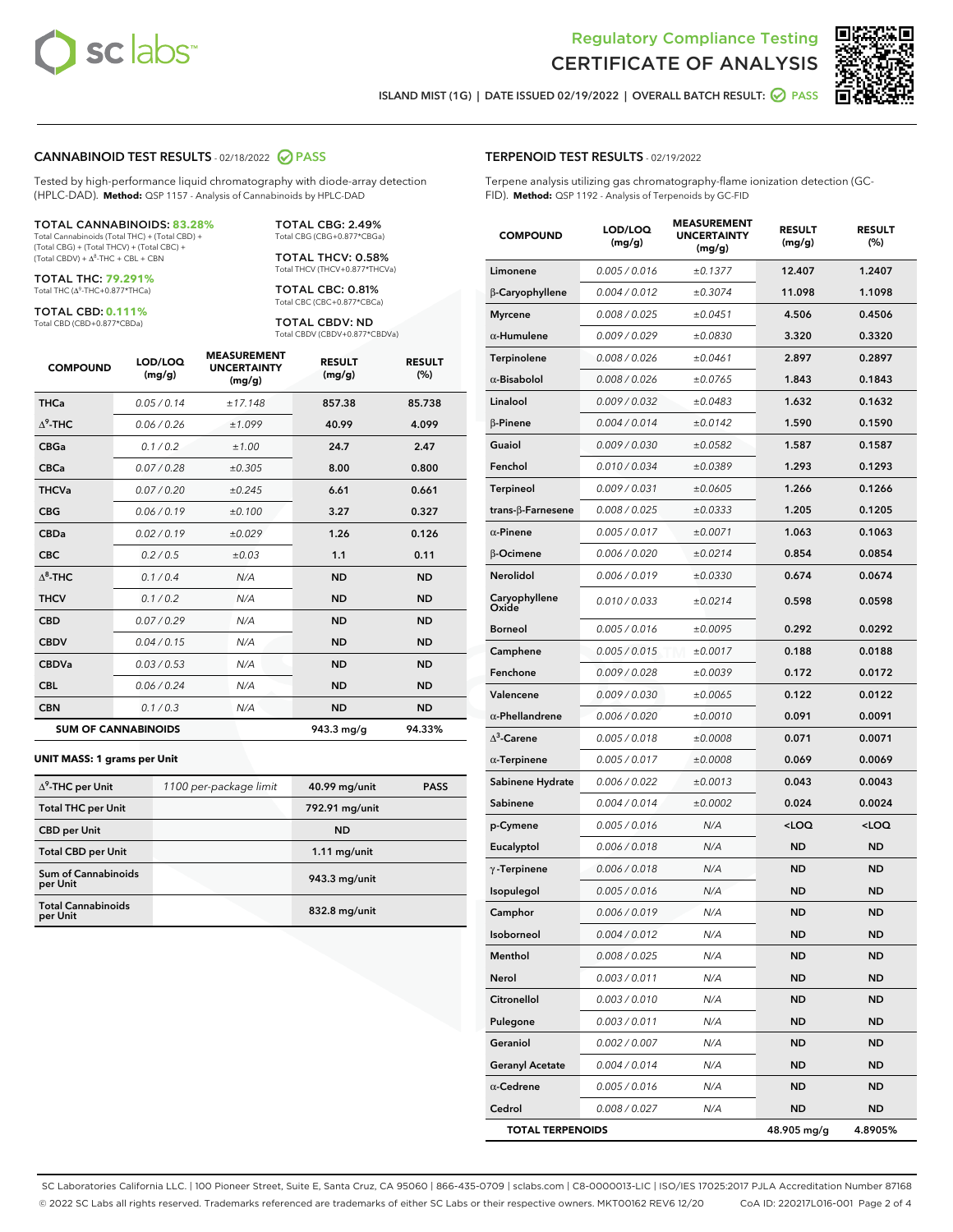



ISLAND MIST (1G) | DATE ISSUED 02/19/2022 | OVERALL BATCH RESULT: ● PASS

## CATEGORY 1 PESTICIDE TEST RESULTS - 02/19/2022 2 PASS

Pesticide and plant growth regulator analysis utilizing high-performance liquid chromatography-mass spectrometry (HPLC-MS) or gas chromatography-mass spectrometry (GC-MS). \*GC-MS utilized where indicated. **Method:** QSP 1212 - Analysis of Pesticides and Mycotoxins by LC-MS or QSP 1213 - Analysis of Pesticides by GC-MS

| <b>COMPOUND</b>             | LOD/LOQ<br>$(\mu g/g)$ | <b>ACTION</b><br><b>LIMIT</b><br>$(\mu g/g)$ | <b>MEASUREMENT</b><br><b>UNCERTAINTY</b><br>$(\mu g/g)$ | <b>RESULT</b><br>$(\mu g/g)$ | <b>RESULT</b> |
|-----------------------------|------------------------|----------------------------------------------|---------------------------------------------------------|------------------------------|---------------|
| Aldicarb                    | 0.03 / 0.08            | $\ge$ LOD                                    | N/A                                                     | <b>ND</b>                    | <b>PASS</b>   |
| Carbofuran                  | 0.02 / 0.05            | $>$ LOD                                      | N/A                                                     | <b>ND</b>                    | <b>PASS</b>   |
| Chlordane*                  | 0.03 / 0.08            | $\ge$ LOD                                    | N/A                                                     | <b>ND</b>                    | <b>PASS</b>   |
| Chlorfenapyr*               | 0.03/0.10              | $\ge$ LOD                                    | N/A                                                     | <b>ND</b>                    | <b>PASS</b>   |
| Chlorpyrifos                | 0.02/0.06              | $>$ LOD                                      | N/A                                                     | <b>ND</b>                    | <b>PASS</b>   |
| Coumaphos                   | 0.02 / 0.07            | $\ge$ LOD                                    | N/A                                                     | <b>ND</b>                    | <b>PASS</b>   |
| Daminozide                  | 0.02 / 0.07            | $\ge$ LOD                                    | N/A                                                     | <b>ND</b>                    | <b>PASS</b>   |
| <b>Dichlorvos</b><br>(DDVP) | 0.03/0.09              | $\ge$ LOD                                    | N/A                                                     | <b>ND</b>                    | <b>PASS</b>   |
| Dimethoate                  | 0.03 / 0.08            | $>$ LOD                                      | N/A                                                     | <b>ND</b>                    | <b>PASS</b>   |
| Ethoprophos                 | 0.03/0.10              | $>$ LOD                                      | N/A                                                     | <b>ND</b>                    | <b>PASS</b>   |
| Etofenprox                  | 0.02 / 0.06            | $\ge$ LOD                                    | N/A                                                     | <b>ND</b>                    | <b>PASS</b>   |
| Fenoxycarb                  | 0.03 / 0.08            | $\ge$ LOD                                    | N/A                                                     | <b>ND</b>                    | <b>PASS</b>   |
| Fipronil                    | 0.03 / 0.08            | $\ge$ LOD                                    | N/A                                                     | <b>ND</b>                    | <b>PASS</b>   |
| Imazalil                    | 0.02 / 0.06            | $\ge$ LOD                                    | N/A                                                     | <b>ND</b>                    | <b>PASS</b>   |
| <b>Methiocarb</b>           | 0.02 / 0.07            | $\ge$ LOD                                    | N/A                                                     | <b>ND</b>                    | <b>PASS</b>   |
| Parathion-methyl            | 0.03/0.10              | $>$ LOD                                      | N/A                                                     | <b>ND</b>                    | <b>PASS</b>   |
| <b>Mevinphos</b>            | 0.03/0.09              | $\ge$ LOD                                    | N/A                                                     | <b>ND</b>                    | <b>PASS</b>   |
| Paclobutrazol               | 0.02 / 0.05            | $\ge$ LOD                                    | N/A                                                     | <b>ND</b>                    | <b>PASS</b>   |
| Propoxur                    | 0.03/0.09              | $>$ LOD                                      | N/A                                                     | <b>ND</b>                    | <b>PASS</b>   |
| Spiroxamine                 | 0.03 / 0.08            | $\ge$ LOD                                    | N/A                                                     | <b>ND</b>                    | <b>PASS</b>   |
| Thiacloprid                 | 0.03/0.10              | $\ge$ LOD                                    | N/A                                                     | <b>ND</b>                    | <b>PASS</b>   |

### CATEGORY 2 PESTICIDE TEST RESULTS - 02/19/2022 @ PASS

| <b>COMPOUND</b>          | LOD/LOQ<br>$(\mu g/g)$ | <b>ACTION</b><br><b>LIMIT</b><br>$(\mu g/g)$ | <b>MEASUREMENT</b><br><b>UNCERTAINTY</b><br>$(\mu g/g)$ | <b>RESULT</b><br>$(\mu g/g)$ | <b>RESULT</b> |  |
|--------------------------|------------------------|----------------------------------------------|---------------------------------------------------------|------------------------------|---------------|--|
| Abamectin                | 0.03/0.10              | 0.1                                          | N/A                                                     | <b>ND</b>                    | <b>PASS</b>   |  |
| Acephate                 | 0.02/0.07              | 0.1                                          | N/A                                                     | <b>ND</b>                    | <b>PASS</b>   |  |
| Acequinocyl              | 0.02/0.07              | 0.1                                          | N/A                                                     | <b>ND</b>                    | <b>PASS</b>   |  |
| Acetamiprid              | 0.02/0.05              | 0.1                                          | N/A                                                     | <b>ND</b>                    | <b>PASS</b>   |  |
| Azoxystrobin             | 0.02/0.07              | 0.1                                          | N/A                                                     | <b>ND</b>                    | <b>PASS</b>   |  |
| <b>Bifenazate</b>        | 0.01/0.04              | 0.1                                          | N/A                                                     | <b>ND</b>                    | <b>PASS</b>   |  |
| <b>Bifenthrin</b>        | 0.02 / 0.05            | 3                                            | N/A                                                     | <b>ND</b>                    | <b>PASS</b>   |  |
| <b>Boscalid</b>          | 0.03/0.09              | 0.1                                          | N/A                                                     | <b>ND</b>                    | <b>PASS</b>   |  |
| Captan                   | 0.19/0.57              | 0.7                                          | N/A                                                     | <b>ND</b>                    | <b>PASS</b>   |  |
| Carbaryl                 | 0.02/0.06              | 0.5                                          | N/A                                                     | <b>ND</b>                    | <b>PASS</b>   |  |
| Chlorantranilip-<br>role | 0.04/0.12              | 10                                           | N/A                                                     | <b>ND</b>                    | <b>PASS</b>   |  |
| Clofentezine             | 0.03/0.09              | 0.1                                          | N/A                                                     | <b>ND</b>                    | <b>PASS</b>   |  |

#### CATEGORY 2 PESTICIDE TEST RESULTS - 02/19/2022 continued

| <b>COMPOUND</b>               | LOD/LOQ<br>(µg/g) | <b>ACTION</b><br><b>LIMIT</b><br>(µg/g) | <b>MEASUREMENT</b><br><b>UNCERTAINTY</b><br>(µg/g) | <b>RESULT</b><br>(µg/g) | <b>RESULT</b> |
|-------------------------------|-------------------|-----------------------------------------|----------------------------------------------------|-------------------------|---------------|
| Cyfluthrin                    | 0.12 / 0.38       | $\overline{c}$                          | N/A                                                | <b>ND</b>               | <b>PASS</b>   |
| Cypermethrin                  | 0.11 / 0.32       | 1                                       | N/A                                                | <b>ND</b>               | <b>PASS</b>   |
| <b>Diazinon</b>               | 0.02 / 0.05       | 0.1                                     | N/A                                                | <b>ND</b>               | <b>PASS</b>   |
| Dimethomorph                  | 0.03 / 0.09       | $\overline{2}$                          | N/A                                                | <b>ND</b>               | <b>PASS</b>   |
| Etoxazole                     | 0.02 / 0.06       | 0.1                                     | N/A                                                | <b>ND</b>               | <b>PASS</b>   |
| Fenhexamid                    | 0.03 / 0.09       | 0.1                                     | N/A                                                | <b>ND</b>               | <b>PASS</b>   |
| Fenpyroximate                 | 0.02 / 0.06       | 0.1                                     | N/A                                                | <b>ND</b>               | <b>PASS</b>   |
| Flonicamid                    | 0.03 / 0.10       | 0.1                                     | N/A                                                | <b>ND</b>               | <b>PASS</b>   |
| Fludioxonil                   | 0.03 / 0.10       | 0.1                                     | N/A                                                | <b>ND</b>               | <b>PASS</b>   |
| Hexythiazox                   | 0.02 / 0.07       | 0.1                                     | N/A                                                | <b>ND</b>               | <b>PASS</b>   |
| Imidacloprid                  | 0.04 / 0.11       | 5                                       | N/A                                                | <b>ND</b>               | <b>PASS</b>   |
| Kresoxim-methyl               | 0.02 / 0.07       | 0.1                                     | N/A                                                | <b>ND</b>               | <b>PASS</b>   |
| Malathion                     | 0.03 / 0.09       | 0.5                                     | N/A                                                | <b>ND</b>               | <b>PASS</b>   |
| Metalaxyl                     | 0.02 / 0.07       | $\overline{c}$                          | N/A                                                | <b>ND</b>               | <b>PASS</b>   |
| Methomyl                      | 0.03 / 0.10       | 1                                       | N/A                                                | <b>ND</b>               | <b>PASS</b>   |
| Myclobutanil                  | 0.03 / 0.09       | 0.1                                     | N/A                                                | <b>ND</b>               | <b>PASS</b>   |
| Naled                         | 0.02 / 0.07       | 0.1                                     | N/A                                                | <b>ND</b>               | <b>PASS</b>   |
| Oxamyl                        | 0.04 / 0.11       | 0.5                                     | N/A                                                | ND                      | <b>PASS</b>   |
| Pentachloronitro-<br>benzene* | 0.03 / 0.09       | 0.1                                     | N/A                                                | <b>ND</b>               | <b>PASS</b>   |
| Permethrin                    | 0.04/0.12         | 0.5                                     | N/A                                                | <b>ND</b>               | <b>PASS</b>   |
| Phosmet                       | 0.03 / 0.10       | 0.1                                     | N/A                                                | <b>ND</b>               | <b>PASS</b>   |
| Piperonyl<br><b>Butoxide</b>  | 0.02 / 0.07       | 3                                       | N/A                                                | <b>ND</b>               | <b>PASS</b>   |
| Prallethrin                   | 0.03 / 0.08       | 0.1                                     | N/A                                                | <b>ND</b>               | <b>PASS</b>   |
| Propiconazole                 | 0.02 / 0.07       | 0.1                                     | N/A                                                | <b>ND</b>               | <b>PASS</b>   |
| Pyrethrins                    | 0.04 / 0.12       | 0.5                                     | N/A                                                | <b>ND</b>               | <b>PASS</b>   |
| Pyridaben                     | 0.02 / 0.07       | 0.1                                     | N/A                                                | <b>ND</b>               | <b>PASS</b>   |
| Spinetoram                    | 0.02 / 0.07       | 0.1                                     | N/A                                                | <b>ND</b>               | <b>PASS</b>   |
| Spinosad                      | 0.02 / 0.07       | 0.1                                     | N/A                                                | <b>ND</b>               | <b>PASS</b>   |
| Spiromesifen                  | 0.02 / 0.05       | 0.1                                     | N/A                                                | <b>ND</b>               | <b>PASS</b>   |
| Spirotetramat                 | 0.02 / 0.06       | 0.1                                     | N/A                                                | <b>ND</b>               | <b>PASS</b>   |
| Tebuconazole                  | 0.02 / 0.07       | 0.1                                     | N/A                                                | <b>ND</b>               | <b>PASS</b>   |
| Thiamethoxam                  | 0.03 / 0.10       | 5                                       | N/A                                                | <b>ND</b>               | <b>PASS</b>   |
| Trifloxystrobin               | 0.03 / 0.08       | 0.1                                     | N/A                                                | <b>ND</b>               | <b>PASS</b>   |

SC Laboratories California LLC. | 100 Pioneer Street, Suite E, Santa Cruz, CA 95060 | 866-435-0709 | sclabs.com | C8-0000013-LIC | ISO/IES 17025:2017 PJLA Accreditation Number 87168 © 2022 SC Labs all rights reserved. Trademarks referenced are trademarks of either SC Labs or their respective owners. MKT00162 REV6 12/20 CoA ID: 220217L016-001 Page 3 of 4